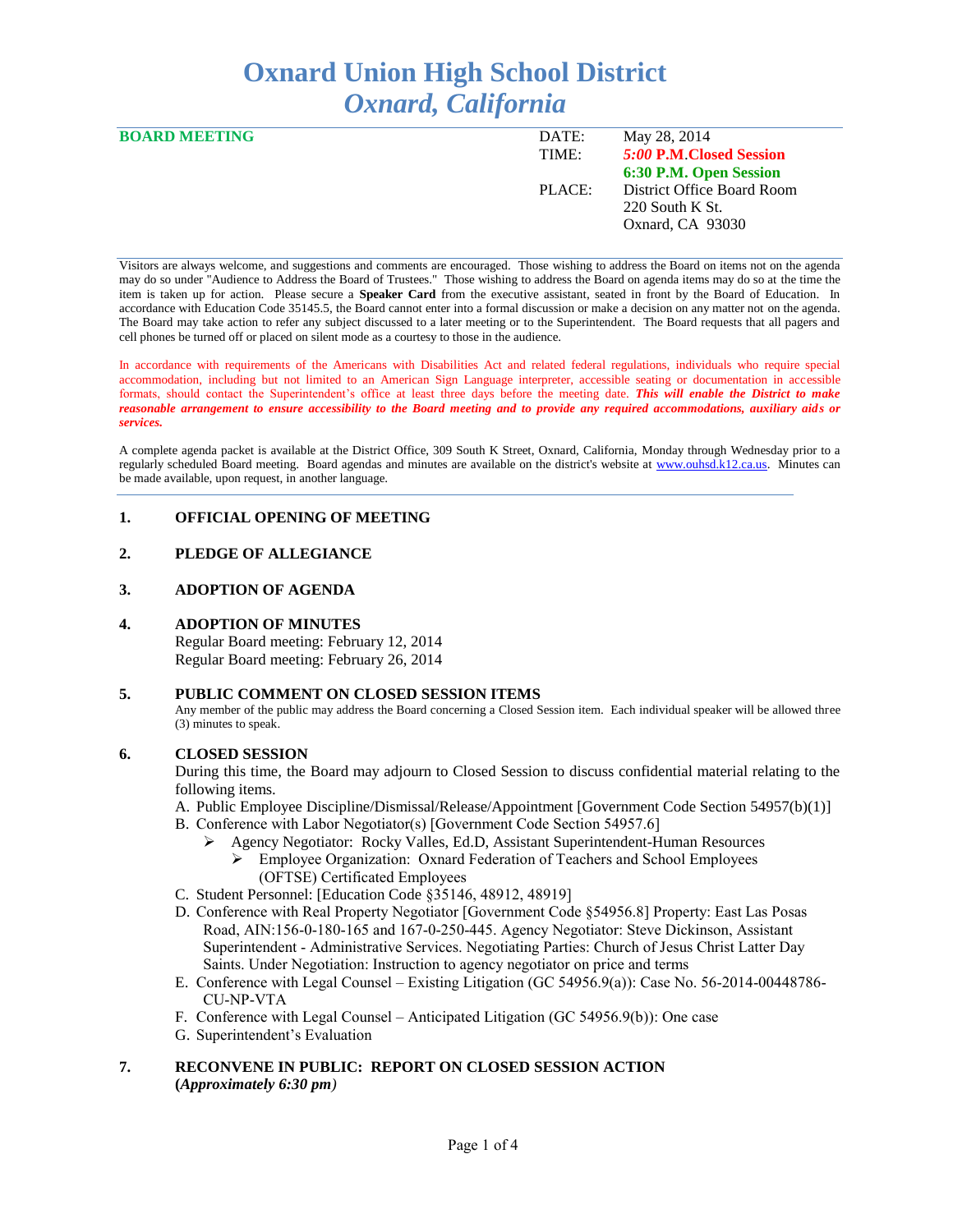#### Board Meeting Agenda May 28, 2014

## **8. BOARD RECOGNITION**

- A. Impact II Grant Recipients Diane Winter (PHS) and John Gonzalez (ACHS)
- B. BTSA Induction
- C. Migrant Education Speech and Debate Winners

#### **9. AUDIENCE TO ADDRESS BOARD OF TRUSTEES**

Those persons wishing to address the Board may do so at this time by completing a Speaker Card. All comments are to be directed to the Board President. Individual speakers shall be allowed three (3) minutes to address the Board on each agenda or non-agenda item. With Board consent, the President may increase or decrease the time allowed for public presentation, depending on the topic and the number of persons wishing to be heard. The President may take a poll of speakers for or against a particular issue and may ask that additional persons speak only if they have something new to add. Please refer to the complete text of Oxnard Union High School District Board Policy 9323: *Procedures for Communicating with the Board of Trustees.*

#### **10. BOARD MEMBERS' REPORTS AND COMMUNICATIONS**

#### **11. SUPERINTENDENT'S REPORTS**

General Report: Gabe Soumakian, Ed.D., Superintendent

#### **12. REPORTS TO THE BOARD**

- A. Student Representative Max Zielsdorf
- B. Ventura County Community College District Math Articulation Bret Black
- C. Frontier High School Leo Club Kim Dallape
- D. Parent and Community Communication: Parent Link Gregory O'Brien
- E. Rancho Campana High School Construction Project Update Steve Dickinson
- F. Monthly Budget and May Revise Updates Steve Dickinson
- G. HMC Proposal for Furniture, Fixture and Equipment at Rancho Campana High School Steve Dickinson

#### **13. PUBLIC HEARING**

- A. Review of the Draft of the Local Control Accountability Plan (LCAP) for the Oxnard Union High School District
- B. Public Hearing for the Proposed Budget of Oxnard Union High School District of Ventura County for the Year Ending June 30, 2015

#### **14. CONSENT CALENDAR**

- A. Consideration of Adoption of Resolutions for Fiscal Year 2014-2015: No. 14-18, Temporary Loans Between District Funds; No. 14-19, Appropriation Transfers; No. 14-20, Authorization for Budget Transfers; No. 14-21, To Authorize the District to Borrow Funds for Immediate Requirements; and No. 14-22, Inter/Intra Fund Transfers
- B. Consideration of Adoption of Resolution No. 14-23, Authority for the Board of Trustees to Improve Salaries and Benefits for Certain Categories of Employees After July 1, 2014
- C. Consideration of Approval of Agreement between Oxnard Union High School District/Pacifica High School and Walsworth Publishing for the Production of the 2014-2015 Pacifica High School Yearbook
- D. Consideration of Approval of Notice of Completion for the Aquatics Center at Adolfo Camarillo High School
- E. Consideration of Approval of Notice of Completion for the Aquatics Center at Hueneme High School
- F. Consideration of Approval of Notice of Completion for the Bell Ranch Agricultural Well Relocation
- G. Consideration of Approval of Agreement between Oxnard Union High School District and Pacific Floor Company, Inc. for Gym Floor Refinishing Project 2014-2015
- H. Consideration of Approval of Agreement between Oxnard Union High School District/ Oxnard Adult School and Lazer Broadcasting for Advertisement of Classes
- I. Consideration of Approval of 2014-15 Annual Agreement between Oxnard Adult School and Ventura County Office of Education Career Education Center
- J. Consideration of Approval of Renewal of Agreement between Oxnard Union High School District and Ventura County Office of Education for ESCAPE Financial and Payroll/Personnel System for the 2014/15 School Year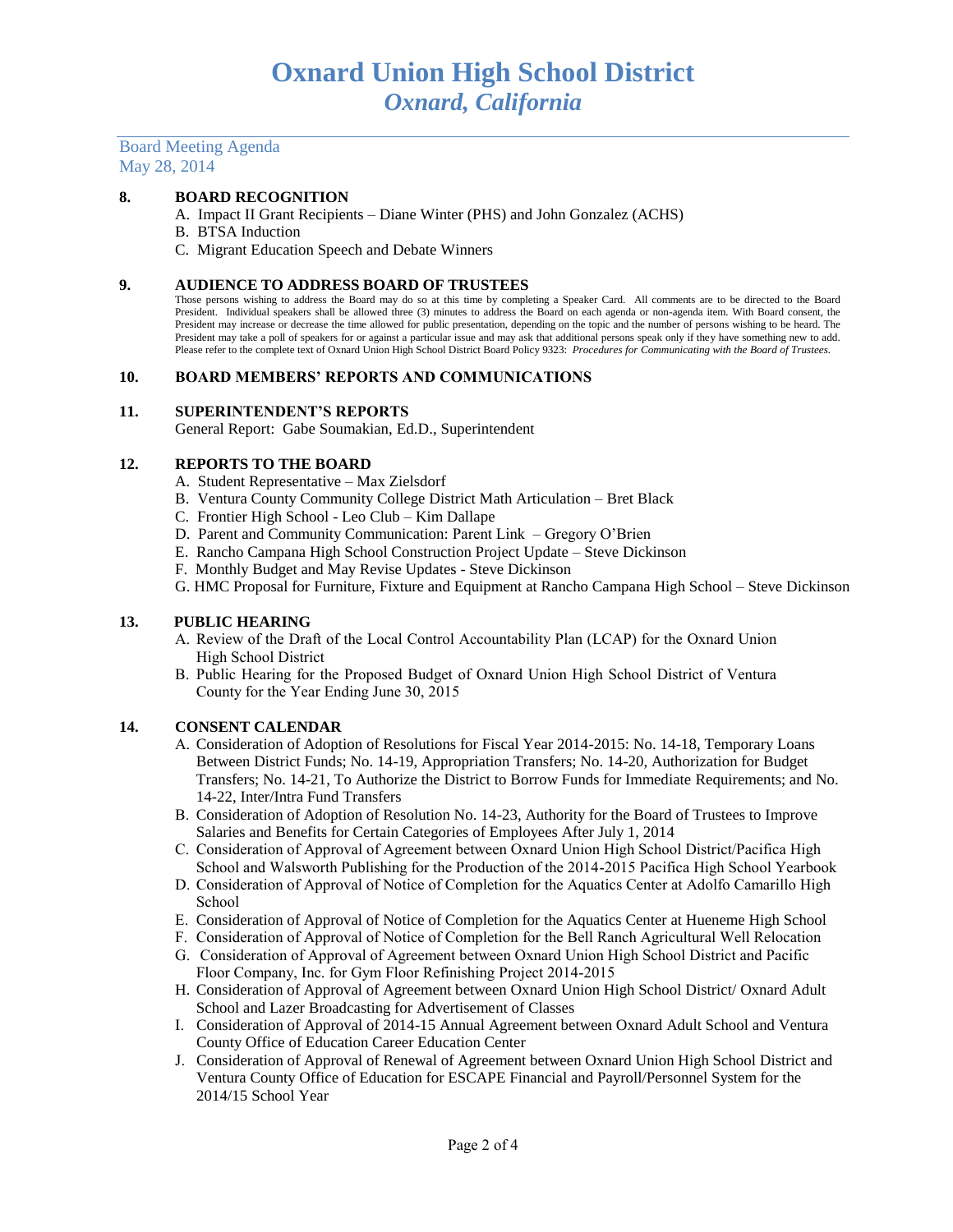#### Board Meeting Agenda May 28, 2014

- K. Consideration of Approval of Renewal of Memorandum of Understanding between Oxnard Union High School District/Pacifica High School and Marty Hazirjian, Consultant, for Alcohol and Other Drug Counseling Services
- L. Consideration of Approval of Agreement between Oxnard Union High School District and Arboles Care Tree Service, Inc. for Tree Trimming Services 2014-2015
- M. Consideration of Approval of Purchase Orders and Direct Pays, May 1 May 14, 2014
- N. Consideration of Approval of Proposed 2014-15 Adult Education Calendar
- O. Consideration of Approval of Non-Public School Placement for Student Case Number 26, according to the Recommendation of the Student's IEP Team and the Director of Special Education
- P. Consideration of Approval of Waiver of CAHSEE Requirement for OUHSD Students with Disabilities
- Q. Consideration of Approval of Agreements between Oxnard Union High School District and Karen Schnee, Speech/Language Pathologist
- R. Consideration of Approval of Agreement between Oxnard Union High School District and the Ventura County Office of Education/Triton Academy to Provide Exceptional Service to Special Education Pupils
- S. Consideration of Approval of Agreement between Oxnard Union High School District and Marriott, Ventura and Walgreens
- T. Consideration of Approval of Stipulated Student Expulsion by Agreement of the School Principal, the Student, and the Students' Parent/Guardian, as per Board Policy 5144, Section 22
- U. Consideration of Approval of Agreement Between Oxnard Union High School District and Atkinson, Andelson, Loya, Ruud & Romo for Legal Services
- V. Consideration of Approval of Certificated and Classified Personnel

## **15**. **COMMUNITY RECOGNITION**

## **16. ACTION ITEMS**

- A. Consideration of Approval of Donations, March 31 May 16, 2014
- B. Consideration of Use of Measure H Funds for Facilities Projects
- C. Consideration of Adoption of Oxnard Union High School District Resolution No. 14-24, Resolution in Support of the November, 2014 School Bond
- D. Consideration of Approval of Formation of a Board Committee to Gather Information About "Farm to School" Programs
- E. Consideration of Approval of Board Decision on Booster Clubs Accepting Donations for Facilities Use
- F. Consideration of Adoption of Resolution No. 14-17, Resolution of the Board of Trustees of the Oxnard Union High School District Delegating Authority to Accept Deed, Consenting to Recording of Deed, and Delegating Authority to Take Other Actions Necessary to Complete Purchase of Real Property from the Church of Jesus Christ of Latter-Day Saints
- G. Consideration of Approval of Agreement between Oxnard Union High School District and My Learning Plan, Inc. for a Professional Development Management System
- H. Consideration of Approval of the New Course Proposals: Mandarin 3, ELD 103, ELD 103 Reading & Writing [First Reading]
- I. Consideration of Approval of Declaration of Need for Fully-Qualified Educators, 2014-2015 School Year
- J. Consideration of Approval of Sabbatical Leave Requests for the 2014-2015 School Year
- K. Consideration of Approval of the 2014-15 AVID Agreement and District Wide AVID Expenses
- L. Consideration of Adoption of Board Policies, *First Reading*
	- 4212.8: Employment of Relatives
	- 4359: Employee Assistance Program
	- 4317.2: Personnel Resignation
- M. Consideration of Adoption of Revisions to Oxnard Union High School District Board Bylaw 9140: *Board Representatives [First Reading]*